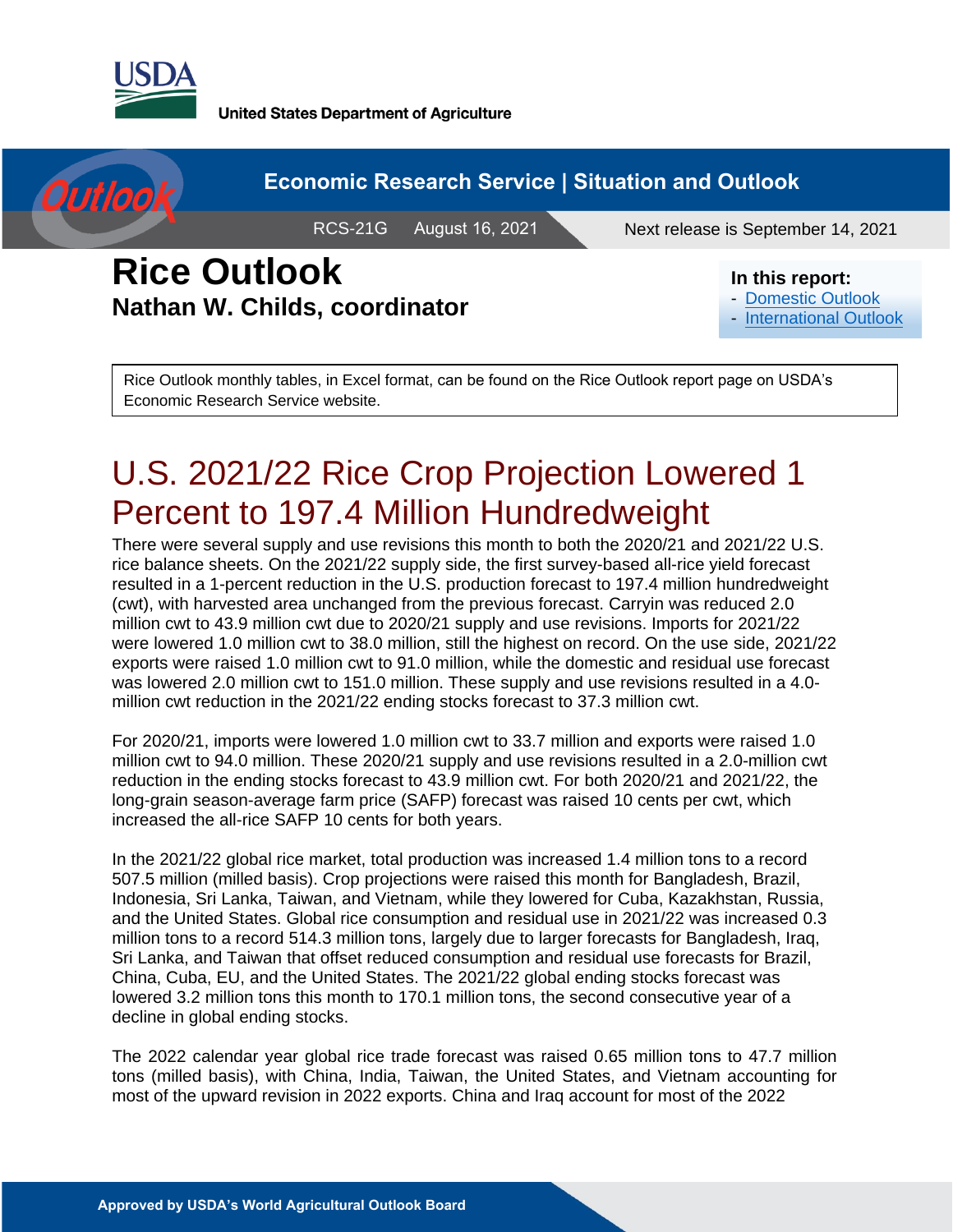upward revision in imports. For 2021, global trade was increased 0.4 million tons to a nearrecord 48.3 million tons, with India accounting for the bulk of the larger export forecast. Price quotes from Thailand, Vietnam, and Pakistan declined over the past month and are now close to India's quotes. Since late 2018, India had typically been the most price competitive Asian source for rice. Thailand's prices continued to decline over the past month, dropping another 10-11 percent, partly due to the steady weakening of its currency. U.S. long-grain milled prices dropped also over the past month and are close to prices for South American rice of similar grade. Prices for California medium-grain milled rice were unchanged over the past month.

#### Figure 1

#### **India's 2021 rice exports projected to be a record 18.5 million tons; Thailand's exports projected to increase in 2022**

Million tons



Notes: Rice exports are reported on a milled basis. 2021 and 2022 are forecasts. Source: USDA, Foreign Agricultural Service, *Production, Supply, and Distribution* database.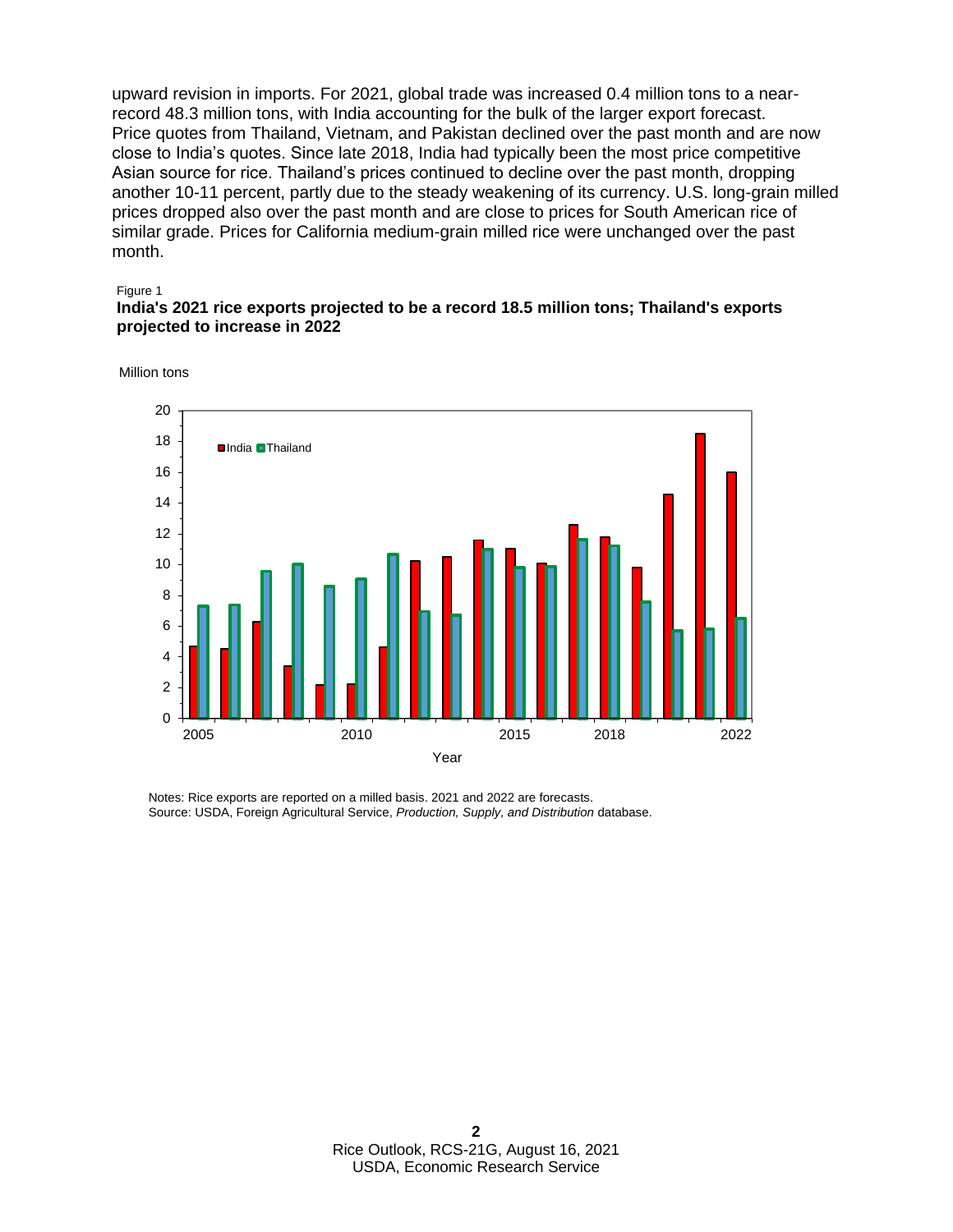## <span id="page-2-0"></span>**Domestic Outlook**

U.S. 2021/22 Rice Crop Yield Forecast Lowered 1 Percent

The 2021/22 U.S. rice production forecast was reduced 1 percent to 197.4 million cwt, 13 percent smaller than a year earlier. This month's slight crop reduction was due to a lower yield forecast. At 7,544 pounds per acre, the 2021/22 all-rice yield is 76 pounds below the previous forecast and 1 percent smaller than a year earlier. The revised yield is based on a survey of rice producers conducted in late July and early August by the U.S. Department of Agriculture's National Agricultural Statistics Service (NASS). The results were reported in the August 12 NASS *Crop Production* report and included all-rice yields and production by State. Surveybased yields by class for the U.S. and by State will be reported in the January 2022 *Crop Production 2021 Summary*.

Yields are projected to be below a year earlier in four States, with Texas reporting the largest yield reduction. At 7,000 pounds per acre, the Texas 2021/22 rice yield is 14 percent below a year earlier and the smallest since 2015/16 when the State was in severe drought. Like much of the South this year, the Texas rice growing region has experienced frequent rainfall all spring and summer that has hampered field operations and delayed harvesting. In nearby Louisiana, yields were forecast at 6,800 pounds per acre, down just 20 pounds from a year earlier, despite the frequent rain.

In the Delta, the Arkansas yield is forecast at 7,500 pounds per acre, unchanged from a year earlier and only slightly below the 2013/14 and 2014/15 record of 7,560 pounds despite delayed plantings due to excessive rain. Rainfall also delayed plantings in much of the Delta in 2020/21. Mississippi's 2021/22 rice yield is forecast at 7,350 pounds per acre, down almost 1 percent from a year earlier. In contrast, the Missouri yield is forecast at 7,700 pounds per acre, up 6 percent from a year earlier but still below the 2018/19 record of 7,770 pounds. Finally, the California 2021/22 yield is forecast at 8,700 pounds per acre, down 20 pounds from a year earlier and well below the 2015/16 record of 8,890 pounds.

The all-rice harvested area estimate remains forecast at 2.616 million acres, more than 12 percent below a year earlier. There were no revisions in harvested area by State this month. In the Delta, harvested are in Arkansas remains reported at 1.22 million acres, almost 16 percent below a year earlier. Mississippi's 2021/22 rice harvested are remains reported at 109,000 acres, 34 percent below a year earlier and the smallest since 1973/74. Long-grain accounts for all of Mississippi's rice production. In Missouri, 2021/22 harvested area remains reported at 233,000 acres, up 19,000 from a year earlier. On the Gulf Coast, Louisiana's harvested area remains reported at 454,000 acres, 4 percent below a year earlier. In Texas, 2021/22 harvested area remains reported at 189,000 acres, up 10,000 from a year earlier. Long-grain accounts for the bulk of the rice produced in both Missouri and Texas. Finally, in California, rice harvested area was reported at just 415,000 acres, 19 percent below a year earlier and the smallest since 1992/93. The sharp decline in California area this year is the result of severe drought and abnormally low reservoir levels in northern California.

By class, U.S. 2021/22 long-grain production is forecast at 150.0 million cwt, 1.5 percent below the previous forecast and 12 percent smaller than a year earlier. Much of the long-grain production decline in 2021/22 is the result of a substantial number of Delta growers shifting to soybeans and corn due to higher expected returns. Combined medium- and short-grain production is forecast at 47.3 million cwt, up 0.7 percent from the previous forecast but nearly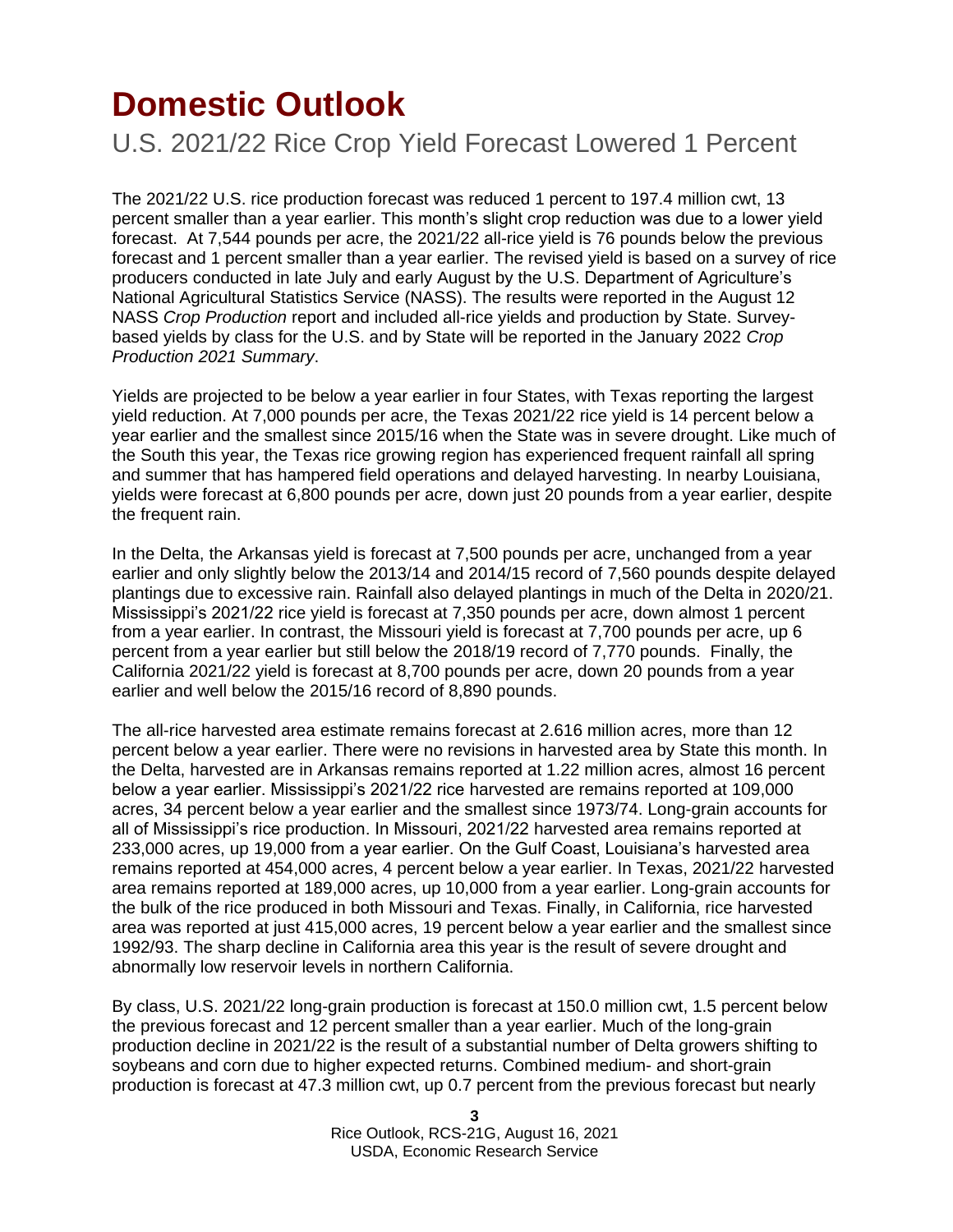17 percent below a year earlier. Most of the decline in medium- and short-grain production in 2021/22 is the result of severe drought in California that curtailed rice plantings this spring. Almost 70 percent of U.S. medium- and short-grain rice is produced in California.

By State, the Arkansas 2021/22 rice crop is projected at 91.2 million cwt, down almost 16 percent from a year earlier, a result of smaller area. Missouri's crop is forecast 17.9 million cwt, up almost 16 percent from a year earlier, a result of a higher yield and expanded area. In Mississippi, 2021/22 production is forecast at 8.0 million cwt, down almost 35 percent from a year earlier and the smallest since 1983/84. The sharp decline in Mississippi's production in 2021/22 is mostly due to much lower area, as many rice growers shifted acreage to soybeans and corn. On the Gulf Coast, the Louisiana crop is forecast at 30.9 million cwt, down more than 4 percent from a year earlier, primarily mostly due to smaller area. In Texas, production is forecast at 13.2 million cwt, more than 9 percent below a year earlier, despite a substantially higher yield. Finally, California's production is forecast at 36.1 million cwt, more than 19 percent below a year earlier, mostly due to the sharp drop in area caused by severe drought in the State. This is the smallest California rice crop since 1998/99.

### Progress of the 2021/22 U.S. Southern Rice Crop Remains Behind Normal

Persistent rainfall across the South continues to delay crop progress, field operations, and harvest in much of the region. For the week ending August 8, 74 percent of the U.S. 2021/22 rice crop was reported headed, almost unchanged from a year earlier but behind the U.S. 5 year average of 80 percent. Crop progress varied by region and by State. In the Delta, the Arkansas 2021/22 rice crop was reported 67 percent headed by August 8, 2 percentage points behind a year earlier and behind the State's 5-year average of 81 percent. Similar to this year, in 2020/21, continuing rainfall nearly all spring and well into the summer delayed crop progress in the Delta, the largest U.S. rice growing region. In nearby Missouri, 60 percent of the 2021/22 rice crop was reported headed by August 8, ahead of the 51 percent reported a year earlier but behind the Missouri 5-year average of 69 percent. The Mississippi 2021/22 rice crop was reported 89 percent headed by August 8, ahead of the 82 percent reported a year earlier and slightly ahead of the Mississippi 5-year average of 88 percent.

Crop progress was more advanced on the Gulf Coast, as expected based on its latitude and climate. For the week ending August 8, 94 percent of the Louisiana 2021/22 rice crop was reported headed, 1 percentage point behind both a year earlier and the Louisiana 5-year average. In Texas, 90 percent of the 2021/22 rice crop was reported headed by August 8, behind both the 97 percent headed a year earlier and the Texas 5-year average of 98 percent. Like the Delta, much of the Gulf Coast has experienced persistent rainfall this spring and summer that has delayed the timing of some field application. In California, 70 percent of the 2021/22 rice crop was reported headed by August 8, 8 percentage points ahead of both a year earlier and the California 5-year average. This year's much smaller California rice acreage enabled an earlier completion of planting.

Harvest began around mid-July on the Gulf Coast. For the week ending August 8, 33 percent of the Louisiana main-season rice crop was reported harvested, well behind 47 percent a year earlier and behind the State 5-year average of 42 percent. In Texas, 25 percent of the 2021/22 main-season rice crop was reported harvested by August 8, behind both 31 percent a year earlier and State 5-year average of 33 percent. For both States, persistent rainfall has hindered harvesting the 2021/22 rice crop. Some growers in both Texas and along the Louisiana Gulf Coast also harvest a partial second crop—called a ratoon crop—from the stubble remaining in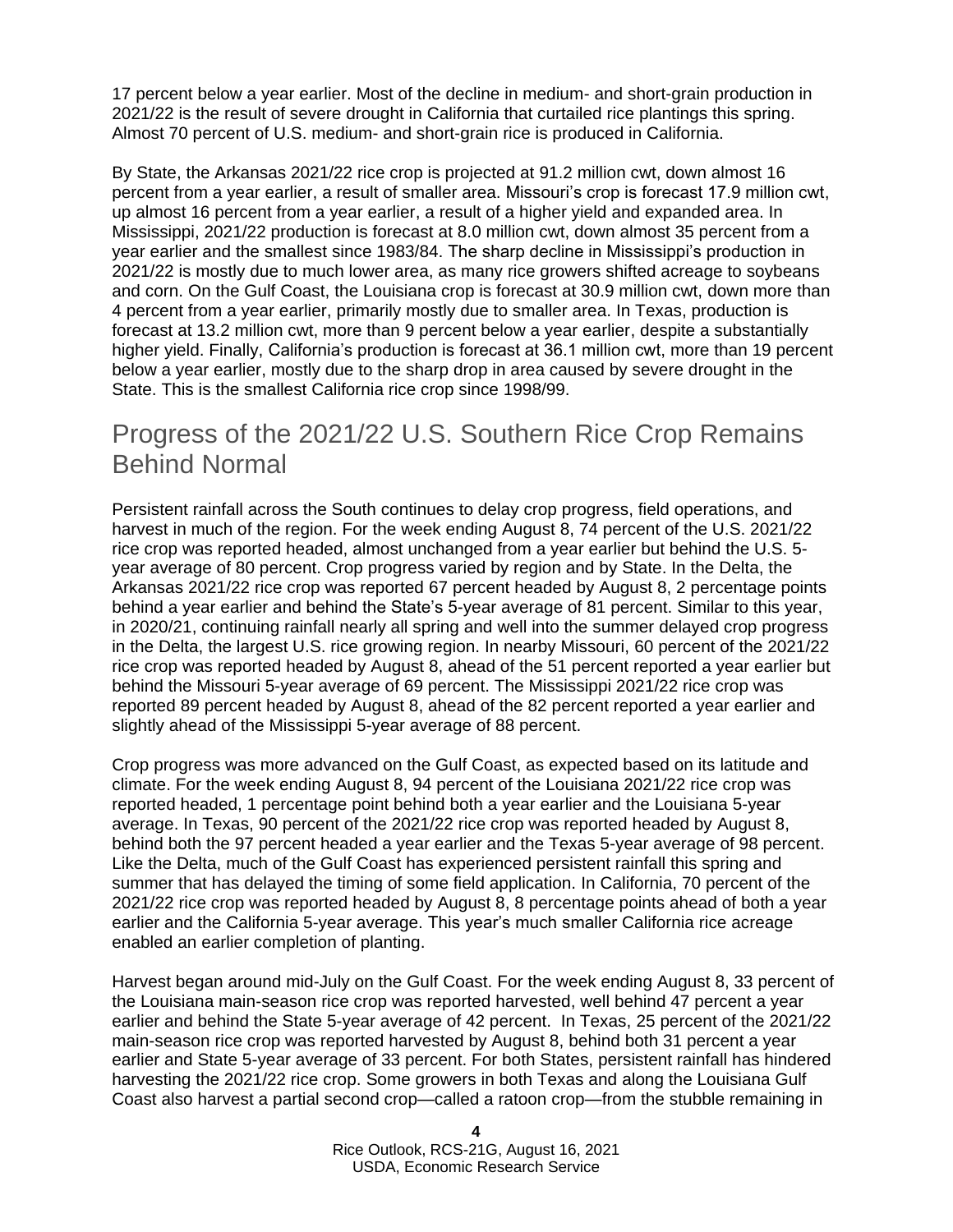the field after the main-crop harvest. A delayed main-crop harvest or above-normal rainfall during the main-crop harvest that ruts-up the fields, hinders or discourages harvesting a ratoon crop. Growers farther north are typically unable to harvest a ratoon crop due to their shorter growing season. Harvest has not yet begun on the Delta or California, as is typical for early August.

### U.S. 2021/22 Total Supply Forecast Lowered 5.0 Million Cwt

Total U.S. rice supplies in 2021/22 are projected at 279.3 million cwt, down 5.0 million cwt from the previous forecast and almost 4 percent below a year earlier. The downward revision is the result of reduced forecasts for carryin, imports, and production this month. The year-to-year decline is the result of a much smaller crop more than offsetting a big boost in carryin and record imports. At 211.8 million cwt, U.S. 2021/22 long-grain supplies are 2 percent below the previous forecast and 1 percent smaller than a year earlier. Combined medium- and short-grain supplies are projected at 66.5 million cwt, 1 percent below the previous forecast and more than 10 percent below a year earlier and the smallest since 2008/09.

The 2021/22 U.S. carryin was lowered 2.0 million cwt to 43.9 million cwt, 53 percent above the year-earlier abnormally low level. This month's downward revision was due to a larger 2020/21 export forecast and smaller 2020/21 import forecast. The 2021/2 long-grain carryin was lowered 1.0 million cwt to 31.8 million cwt, 88 percent larger than in 2020/21. The 2021/22 medium- and short-grain carryin was lowered 1.0 million cwt to 11.1 million cwt, 4 percent larger than a year earlier.

The all-rice 2021/22 U.S. rice import forecast was lowered 1.0 million cwt to 38.0 million, still 13 percent larger than a year earlier and the highest on record. U.S. long-grain imports were lowered 1.0 million cwt to 30.0 million, still up 11 percent from a year earlier and the highest on record. This month's downward revision was based on a slower pace of imported Asian aromatic varieties since the start of the 2020/21 market year which followed a record pace of aromatic imports in the spring and summer of 2020 that was partly a response to the COVID-19 national lockdown. The global container shortage and extremely high freight rates are likely additional factors causing the recent slower pace of U.S. rice imports. Asian aromatics account for the bulk of U.S. long-grain rice imports, with Thailand the largest supplier, followed by India and then Pakistan, with Vietnam now shipping a much smaller quantity as well.

Medium- and short-grain imports remain projected at a record 8.0 million cwt in 2021/22, 19 percent larger than a year earlier. Puerto Rico is expected to again import at least three shipments of 21,000 tons of medium- and short-grain rice, with a fourth shipment possible, depending on the timing of the first three shipments. China has supplied all but one of these shipments since May 2018 when Puerto Rico shifted from buying mostly U.S. rice due to much lower prices for rice delivered from China. However, in May 2021, India supplied a 21,000-ton shipment to Puerto Rico. China, India, and Thailand are the top suppliers of medium and shortgrain rice to the United States, including the Puerto Rican market. Together, these three Asian suppliers account for 90 percent or more of U.S. medium- and short-grain imports. Italy, Japan, Spain, and Argentina supply most of the remaining U.S. medium- and short-grain imports, typically shipping small amounts each month.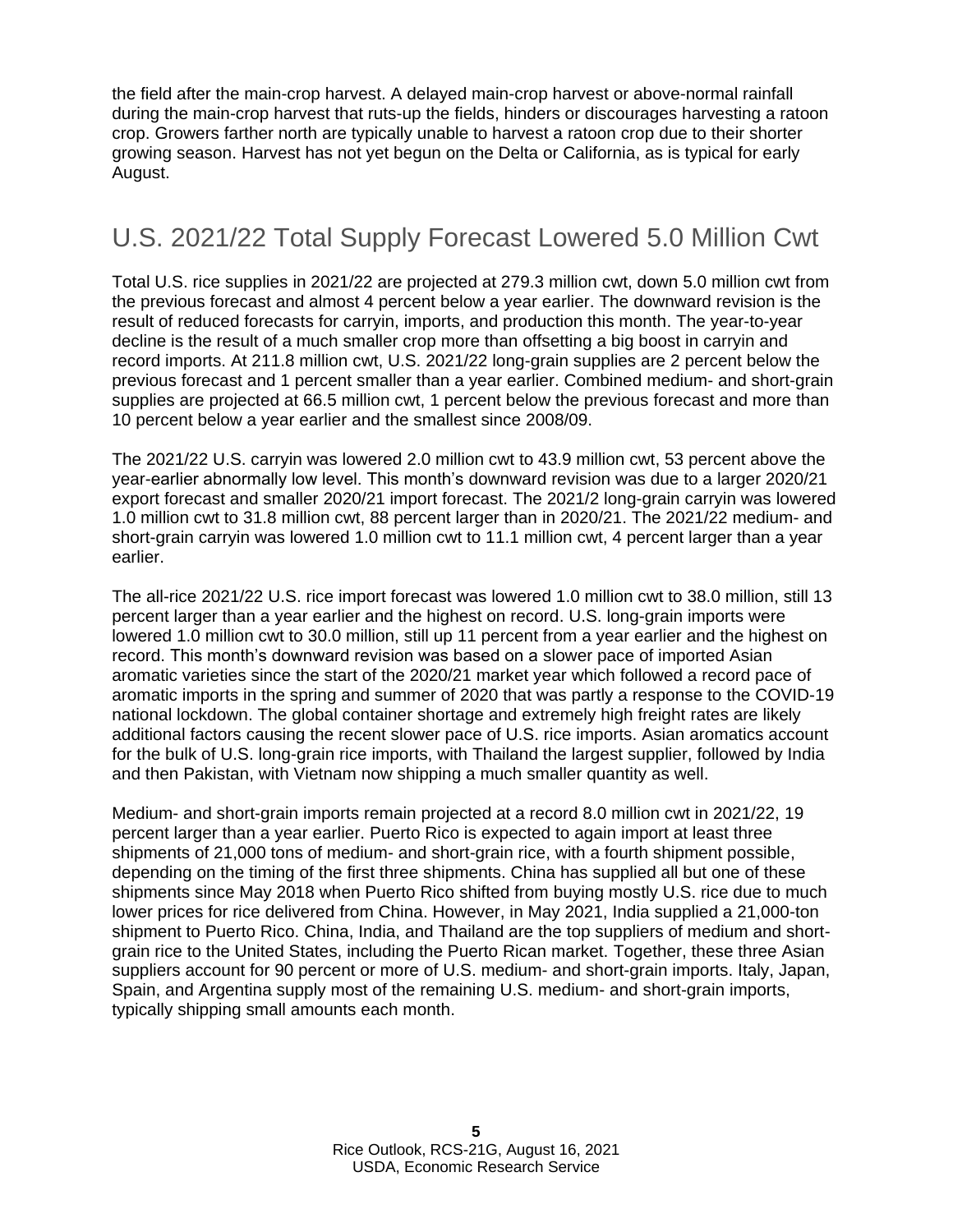#### U.S. 2021/22 Export Forecast Raised; Domestic and Residual Use Forecast Lowered

Total use of all rice in 2021/22 is projected at 242.0 million cwt, down 1.0 million cwt from the previous forecast and almost 2 percent smaller than a year earlier, with both exports and the combined domestic and residual use expected smaller than a year earlier. This month, a reduced domestic and residual use forecast more than offset a larger export forecast. Longgrain total use is projected at 183.0 million cwt, unchanged from the previous forecast and a year earlier. Combined medium- and short-grain total use is forecast at 59.0 million cwt, down 1.0 million from the previous forecast and 6 percent below 2020/21.

U.S. exports of all rice in 2021/22 are projected at 91.0 million cwt, up 1.0 million cwt from the previous forecast but still down more than 3 percent from the year-earlier revised forecast. This month, an upward revision in the long-grain export forecast more than offset a reduction in the medium- and short-grain export forecast. The year-to-year decline in U.S. exports is based on smaller U.S. supplies and less-competitive U.S. prices. Long-grain exports in 2021/22 are projected at 65.0 million cwt, a second consecutive month of a 2.0-million cwt upward revision. The upward revision was largely based on the late-July sales of 120,000 tons of long-grain milled rice to Iraq, with the actual shipments expected in 2021/22. The U.S. sold no rice to Iraq in 2020/21. U.S. long-grain exports are now forecast unchanged from the year earlier estimate. The United States is expected to face stronger competition from the South American suppliers in key Latin American markets in 2021/22, largely offsetting the impact of the recent large sales to Iraq. Most South American exporters are expected to harvest larger crops next spring compared with their 2020/21 crops, which in several countries were adversely impacted by drought.

Combined medium- and short-grain exports in 2021/22 are projected at 26.0 million cwt, down 1.0 million cwt from the previous forecast and 3.0 million cwt below the revised 2020/21 forecast. This month's downward revision in the medium- and short-grain export forecast was based on the sharp decline in California production and the resulting tighter supplies. California provides the bulk of U.S. medium- and short-grain exports. The year-to-year decline is based on expectations of few sales outside the core U.S. markets in Northeast Asia—where the bulk of U.S. medium- and short-grain exports are shipped—of Japan, South Korea, and Taiwan. U.S. medium- and short-grain sales to the Middle East are expected to be lower than in 2020/21 and the U.S. is not expected to sell any rice to North Africa. The tighter U.S. supplies of mediumand short-grain rice are expected to reduce exportable sales and boost U.S. trading prices. In addition, by late spring in 2022, Australia is expected to be in position to increase its exports due to a projected strong area expansion in 2021/22, partly a response to higher expected global trading prices for medium grain rice. Australia is expected to increase its market share in Northeast Asia and Oceania.

By type, U.S. rough-rice exports in 2021/22 remain projected at 35.0 million cwt, unchanged from the year-earlier revised level. Venezuela is again expected to be a major buyer of U.S. rough-rice exports, taking almost 300,000 tons in 2020/21, all long-grain. Almost all U.S. roughrice exports are currently shipped to Latin America. Milled-rice exports (milled-and brown-rice exports on a rough-rice basis) are projected at 56.0 million cwt, up 1.0 million cwt from the previous forecast but down 3.0 million cwt from a year earlier and the lowest since 1973/74. The upward revision is largely based on the large July sales to Iraq. The United States is expected to make few sales of milled rice beyond Northeast Asia, Haiti, Canada, Iraq, and Saudi Arabia. In addition, Mexico, although primarily a rough-rice market, regularly imports much smaller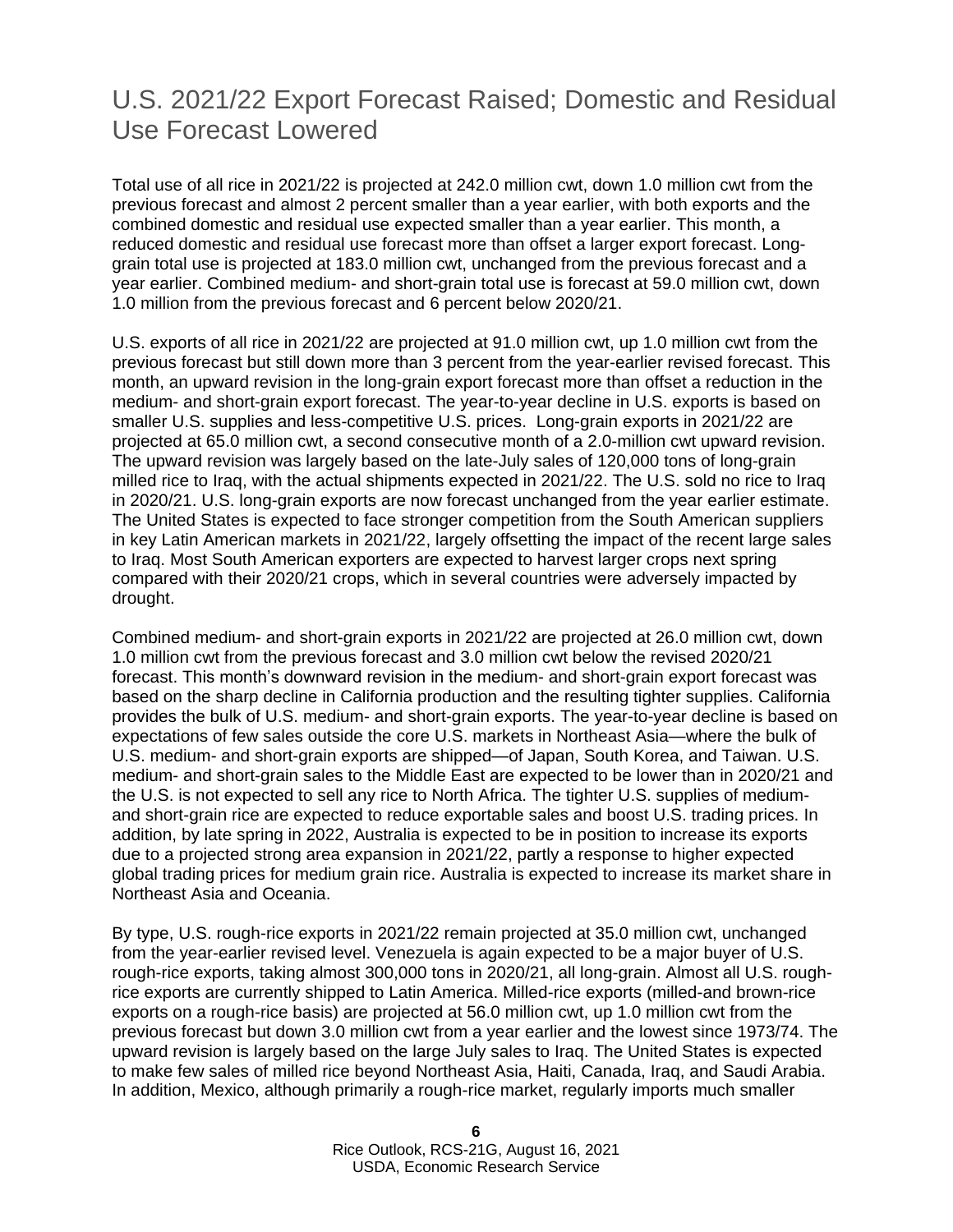quantities of U.S. milled rice. U.S. milled-rice exports are limited by cheaper rice from Asia, as well as by growing competition from several South American exporters.

Total domestic and residual use in 2021/22 is projected at 151.0 million cwt, down 2.0 million from the previous forecast and the second consecutive month of a downward revision. Domestic and residual use is forecast 1.0 million cwt below the year-earlier record. The downward revision is based on the reduced crop and lower import forecasts. Long-grain domestic and residual use is projected at 118.0 million cwt, down 2.0 million cwt from the revised previous forecast but unchanged from the year earlier record. Combined medium- and short-grain domestic and residual use remains projected at 33.0 million cwt, 3 percent below a year earlier.

The above supply and use projections result in a 2021/22 ending stocks forecast of 37.3 million cwt, down 4.0 million cwt from the previous forecast and 15 percent less than the year-earlier revised forecast. The all-rice stocks-to-use ratio is projected at 15.4 percent, down from a revised 17.9 percent a year earlier. Long-grain ending stocks are projected at 28.8 million cwt, down 4.3 million from the previous forecast and 9 percent below the year-earlier revised forecast. The long-grain stocks-to-use ratio is projected at 15.7 percent, down from a revised 17.4 percent a year earlier. Combined medium- and short-grain ending stocks are projected at 7.5 million cwt, up 0.3 million from the previous forecast but 33 percent smaller than a year earlier. The 2021/22 medium- and short-grain stocks-to-use ratio is projected at 12.6 percent, down from 17.7 percent a year earlier.

#### U.S. 2020/21 Export Forecast Again Raised, Imports Lowered

The only supply-side revision to the 2020/21 U.S. rice balance sheet this month was a 1.0 million cwt reduction in the import forecast to 33.7 million cwt, nearly 10 percent smaller than a year earlier. Long-grain accounts for all of this month's downward revision in 2020/21 imports. At 27.0 million cwt, long-grain imports are down 1.0 million cwt from the previous forecast and 9 percent below a year earlier. The downward revision was based on a slower-than-expected pace of imports of Asian aromatic rice—mostly of jasmine rice from Thailand—in the second half of the market year.

In June, the U.S. imported 54,208 tons (product-weight) of long-grain rice, down 25 percent from a month year earlier and the smallest since February 2020, just prior to the COVID-19 lockdown. Thailand supplied 32,000 tons of long-grain rice (almost all aromatic) to the United State in June, down 37 percent from May and the smallest since September 2018. The severe container shortage in Asia and current historic high freight cost are factors behind the substantial reduction in shipments to the United States in June. India's long-grain shipments of 11,652 tons (nearly all basmati) in June are virtually unchanged from April and May. Long-grain imports from Pakistan, almost all basmati, have remained around 2.0 million tons per month since January.

Medium- and short-grain imports remain forecast at 6.7 million cwt, down 12 percent from a year earlier. The forecast assumes the arrival of a 21,000-ton shipment to Puerto Rico from China in July, which would be the third such shipment to arrive in Puerto Rico in 2020/21, down from four shipments in 2019/20. In June, China's export data reported a 21,000-ton shipment loaded for Puerto Rico. U.S. (including Puerto Rico) imports of medium- and short-grain rice totaled 8,788 tons in June, the lowest in 2 years, with Thailand's shipments down substantially from a month earlier.

On the demand side, total exports were raised 1.0 million cwt to 94.0 million, the second consecutive month of a 1.0-million cwt upward revision. Total exports are nearly unchanged

> **7** Rice Outlook, RCS-21G, August 16, 2021 USDA, Economic Research Service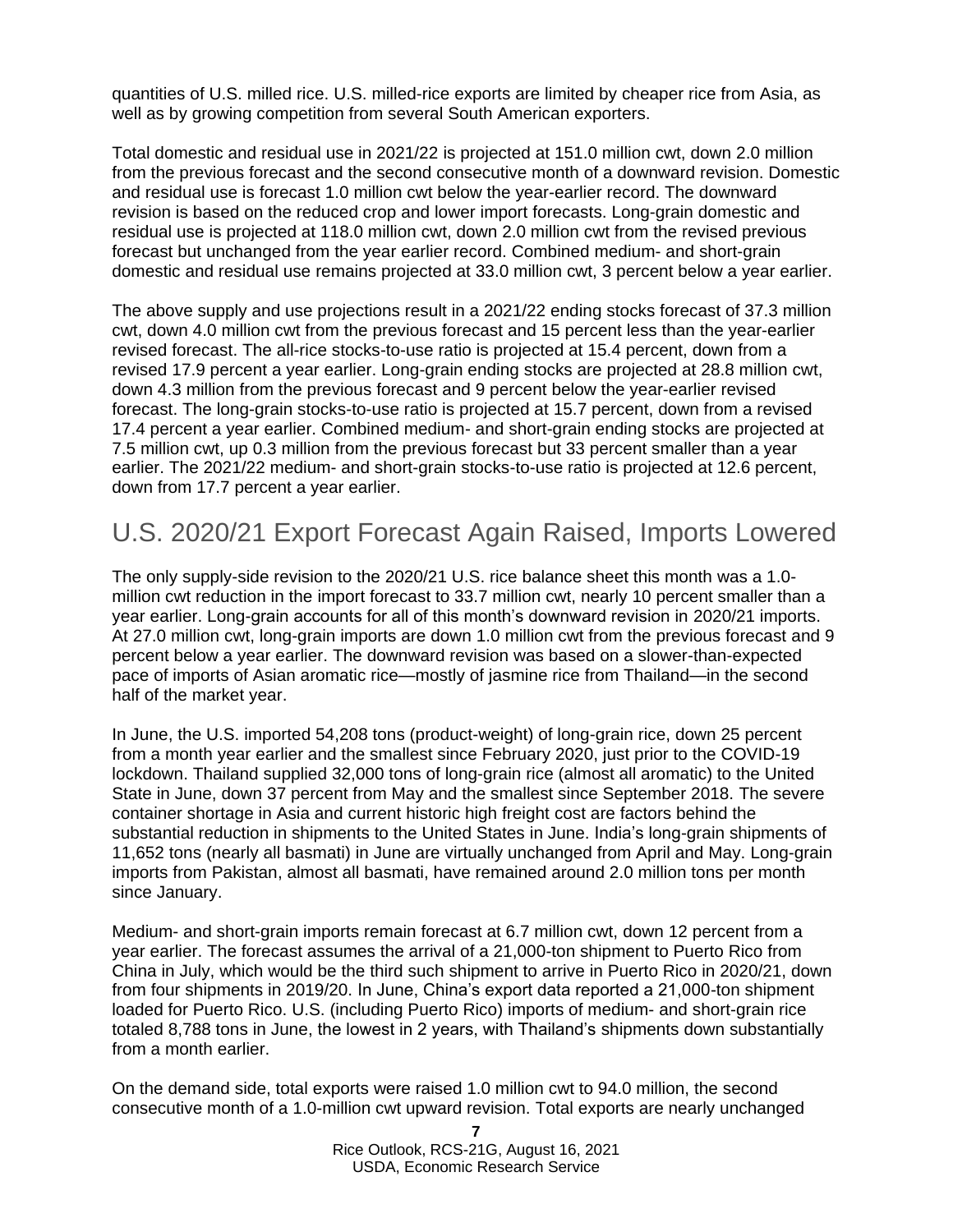from a year earlier. Combined medium- and short-grain exports in 2020/21 are projected at 29.0 million cwt, up 1.0 million cwt from the previous forecast but down 1.5 percent from a year earlier. The upward revision was based on a stronger-than-expected pace of shipments in June reported by the U.S. Bureau of Census and larger-than-expected shipments in July reported by the weekly *U.S. Export Sales*. The year-to-year decline is due to weaker shipments to North Africa and the Middle East that are now supplied by China. U.S. 2020/21 long-grain exports remain forecast at 65.0 million cwt, virtually unchanged from a year earlier. The domestic and residual use forecasts for all rice and by class were not revised this month.

The above revisions resulted in a 2.0-million cwt decrease in the 2020/21 total ending stocks forecast at 43.9 million cwt, still 53 percent larger than the year-earlier abnormally low level. The 2020/21 stocks-to-use ratio is projected at 17.9 percent, well above the abnormally low 12.0 percent achieved in 2019/20. For long-grain rice, the 2020/21 ending stock forecast was lowered 1.0 million cwt to 31.8 million, 88 percent above the year-earlier abnormally low level. The long-grain stocks-to-use ratio is projected at 17.4 percent, well above just 9.9 percent a year earlier. The medium- and short-grain ending stocks forecast was lowered 1.0 million cwt to 11.1 million, 4 percent above a year earlier. The 2020/21 medium- and short-grain stock-to-use ratio is forecast at 17.7 percent, up from 15.9 percent a year earlier and the highest since 2015/16.

For 2021/22, the SAFP forecast was raised for long-grain rice but unchanged for medium- and short-grain in either the South or California. The 2021/22 long-grain SAFP was raised 10 cents per cwt to \$12.90 per cwt, mostly a response to the tighter projected supplies, and is up 30 cents from the revised 2020/21 long-grain SAFP.

The California medium- and short-grain 2021/22 SAFP remains forecast at \$22.00 per cwt, up \$2.30 from 2020/21 and the highest since the 2008/09 record of \$27.40 per cwt. The southern medium- and short-grain SAFP remains forecast at \$13.50 per cwt, up 50 cents from 2020/21 and the highest since 2014/15. With a substantial decline in the California crop likely in 2021/22 due to the acreage decline, some users of medium- and short-grain rice are expected to switch from California rice to southern medium- and short-grain rice. The U.S. 2021/22 medium- and short-grain SAFP remains forecast at \$19.30 per cwt, \$1.70 higher than a year earlier. The 2021/22 U.S. all-rice SAFP was increased 10 cents per cwt to \$14.50 per cwt, up 60 cents from the year-earlier revised U.S. SAFP.

For 2020/21, the long-grain SAFP was raised 10 cents per cwt to \$12.60, up 60 cents from a year earlier. The upward revision was based on NASS-reported monthly cash prices and marketings through June and expectations regarding prices and marketings in July. There were no revisions to the 2020/21 medium- and short-grain SAFPs this month. The 2020/21 all-rice SAFP was raised 10 cents per cwt to \$13.90 due to the higher long-grain price and is 60 cents higher than a year earlier.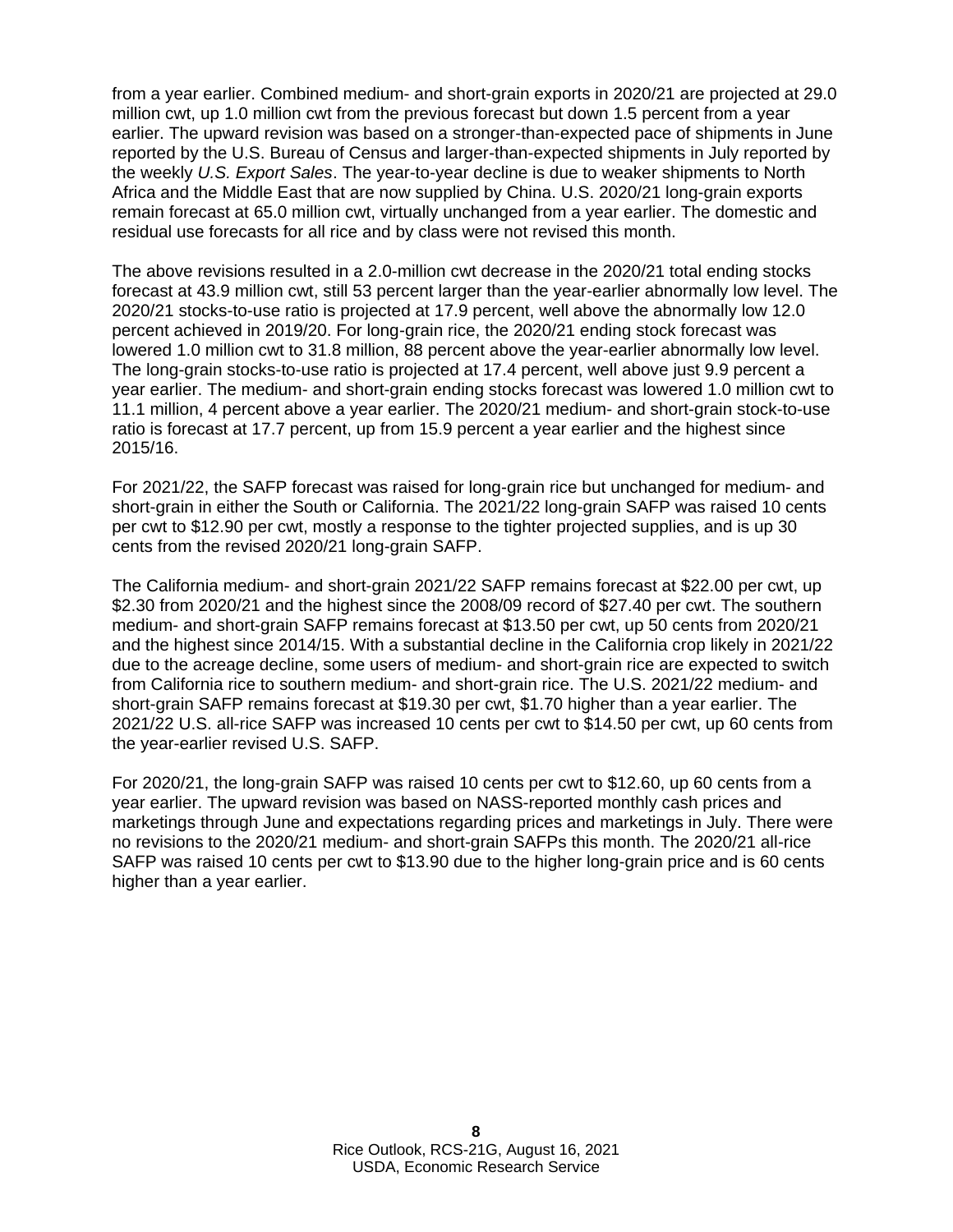## <span id="page-8-0"></span>**International Outlook**

Production Forecasts for 2021/22 Raised for Bangladesh, Sri Lanka, and Taiwan, but Lowered for Cuba

Global rice production in 2021/22 is forecast at a record 507.5 million tons (milled basis), up 1.4 million tons from the previous forecast and more than 1.6 million tons larger than the yearearlier crop. Production forecasts were raised this month for Bangladesh, Brazil, Indonesia, Sri Lanka, Taiwan, and Vietnam, but lowered for Cuba, Kazakhstan, Russia, and the United States. On an annual basis, Argentina, Australia, Bangladesh, Burma, Cambodia, China, Cote d'Ivoire, Guinea, Guyana, Laos, Mali, Mexico, Nicaragua, Niger, Nigeria, South Korea, Paraguay, Peru, Thailand, Uganda, and Uruguay account for the bulk of the projected production increase in 2021/22, with China and Thailand showing the largest year-to-year production increases.

In contrast, crops are projected to be smaller than a year earlier in Colombia, Ecuador, Egypt, EU, India, Iraq, Kazakhstan, Madagascar, the Philippines, Russia, the United States, and Vietnam. India and the United States are projected to show the largest production declines in 2021/22, although India's production would still be the second-highest on record.

Global rice consumption and residual use in 2021/22 is projected to be a record 514.3 million tons, up 0.3 million tons from the previous forecast and 7.6 million tons larger than a year earlier. This month, USDA raised its 2021/22 consumption and residual use forecasts for Bangladesh, Burma, Iraq, Sri Lanka, and Taiwan, but lowered its forecasts for Brazil, China, Cuba, EU, and the United States. On an annual basis, China accounts for the bulk of the projected increase in global rice consumption and residual use in 2021/22, with total domestic and residual use expected to increase 5.4 million tons to a record 155.7 million tons. Industrial and feed uses account for nearly all of China's projected increase in consumption and residual use in 2021/22.

Bangladesh, Burma, Cambodia, Colombia, Ethiopia, Ghana, Guinea, India, Nepal, Nigeria, Pakistan, the Philippines, Sri Lanka, Tanzania, Thailand, and Vietnam are also projected to increase consumption and residual use in 2021/22. In contrast, consumption and residual use is projected to decline in 2021/22 in Japan and South Korea, with the decline in both countries a result of long-term diet diversification along with negligible population growth or a slow population decline.

In 2021/22, global ending stocks are forecast at 170.1 million tons, down 3.2 million from the previous forecast and down 6.8 million tons from a year earlier, the second consecutive year of declining global ending stocks. India's 2021/22 rice ending stocks were lowered 0.5 million tons to 22.9 million due to an upward revision in market-year exports to a record 19.0 million tons. China's 2021/22 ending stocks forecast was raised 1.6 million tons to 111.0 million, a result of larger imports. U.S. ending stocks were lowered 0.13 million tons to 1.2 million. China and India account for the bulk of the projected decline in global ending stocks in 2021/22, with China's stocks expected to drop 5.5 million tons to 111.0 million tons and India's to drop 3.0 million tons to 22.9 million tons. The 2021/22 global stocks-to-use ratio is projected at 33.1 percent, down from 34.9 percent in 2020/21.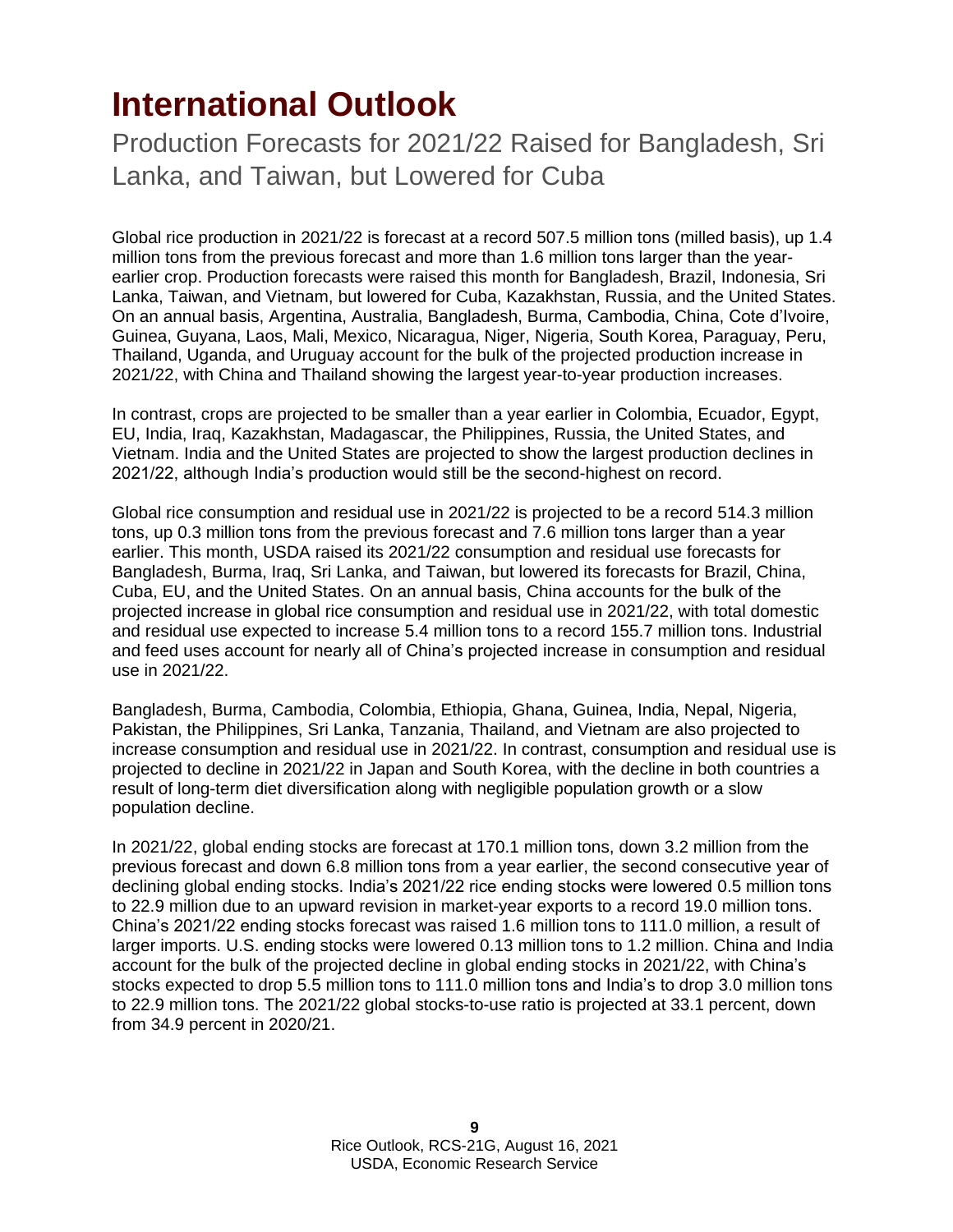| Table A - Global rice production, selected monthly revisions and year-to-year changes, August 2021 |                     |                                         |                                          |                             |                           |                                                                                                                                                                                                                                                                                                                                                                                                                                                                                                                                                                                                                                                                                                                                                                                                                                                                                                                                                                                                           |  |  |  |
|----------------------------------------------------------------------------------------------------|---------------------|-----------------------------------------|------------------------------------------|-----------------------------|---------------------------|-----------------------------------------------------------------------------------------------------------------------------------------------------------------------------------------------------------------------------------------------------------------------------------------------------------------------------------------------------------------------------------------------------------------------------------------------------------------------------------------------------------------------------------------------------------------------------------------------------------------------------------------------------------------------------------------------------------------------------------------------------------------------------------------------------------------------------------------------------------------------------------------------------------------------------------------------------------------------------------------------------------|--|--|--|
| Country or<br>region                                                                               | Current<br>forecast | Change from<br>last month's<br>forecast | Percent<br>change from a<br>year earlier | Month-to-month<br>direction | Year-to-year<br>direction | Explanation and comments on year-to-year change or month-to-month revision                                                                                                                                                                                                                                                                                                                                                                                                                                                                                                                                                                                                                                                                                                                                                                                                                                                                                                                                |  |  |  |
| 1,000 metric tons (milled basis)                                                                   |                     |                                         |                                          |                             |                           |                                                                                                                                                                                                                                                                                                                                                                                                                                                                                                                                                                                                                                                                                                                                                                                                                                                                                                                                                                                                           |  |  |  |
| Rice production in 2021/22                                                                         |                     |                                         |                                          |                             |                           |                                                                                                                                                                                                                                                                                                                                                                                                                                                                                                                                                                                                                                                                                                                                                                                                                                                                                                                                                                                                           |  |  |  |
| Bangladesh                                                                                         | 36,250              | 920                                     | 4.8                                      |                             | 个                         | Rice production forecast was revised up to a record-high based on a slightly larger area estimate and a<br>record yield. At 11.675 million hectares, Bangladesh's rice- harvested area is up 25,000 hectares from the<br>previous forecast and 1.5 percent above 2020/21 rice area that was reduced by severe late-summer<br>flooding. Despite this month's upward revision, Bangladesh's rice-harvested area remains below the<br>2019/20 record of 11.83 million tons. The 2021/22 forecast average yield of 4.66 tons per hectare is the<br>highest on record. Weather for both the summer-harvested aus crop and the fall-harvested aman crop has<br>been quite favorable, with area and yield projected higher than a year earlier for both crops. Much of this<br>analysis was based on data provided by the U.S. Agricultural Office in Dhaka.                                                                                                                                                     |  |  |  |
| Brazil                                                                                             | 8,024               | 68                                      | 0.3                                      |                             | 个                         | Production forecast was raised this month based on a revised yield. At 6.94 tons per hectare, the 2021/22<br>average yield is fractionally below the year-earlier revised record of 7.0 tons. The upward revision for the<br>2021/22 yield was based on long-term trend analysis, while the 2020/21 upward yield revision was based on<br>near-year-end data from the Government of Brazil released in July. Harvested area for 2021/22 remains<br>forecast at 1.7 million hectares, up 1.1 percent from the year-earlier revised estimate. Almost 80 percent of<br>Brazil's rice crop is now produced in the South, mostly in Rio Grande do Sul, where all of the rice is irrigated.                                                                                                                                                                                                                                                                                                                     |  |  |  |
| Cuba                                                                                               | 210                 | -50                                     | 0.0                                      |                             | $\Rightarrow$             | The crop forecast was reduced based on both a smaller harvested area estimate and a lower yield forecast.<br>At 90,000 hectares, Cuba's harvested area is 20,000 hectares below the previous forecast but is unchanged<br>from the year-earlier revised estimate. This is the lowest rice area in Cuba since 1968/69. Both area and<br>vield were lowered this month based on lack of input availability, a fuel shortage, and the current political<br>turmoil. Although Cuba was previously facing drought, rainfall improved in late June and July, somewhat<br>improving crop conditions in much of the country. Production in 2021/22 is forecast to be the lowest since<br>1993/94, shortly after the breakup of the Soviet Union that ended many input subsidies for Cuba.                                                                                                                                                                                                                         |  |  |  |
| Indonesia                                                                                          | 35,350              | 50                                      | 0.1                                      |                             | 个                         | The slight increase in the production forecast is based on a higher yield. At 4.72 tons per hectare, the yield<br>is fractionally above a year earlier. Harvested area remains estimated at 11.8 million hectares, unchanged<br>from a year earlier. Much of this analysis was based on data and information provided by the U.S.<br>Agricultural Office in Jakarta.                                                                                                                                                                                                                                                                                                                                                                                                                                                                                                                                                                                                                                      |  |  |  |
| Kazakhstan                                                                                         | 320                 | $-37$                                   | $-11.6$                                  |                             |                           | The production forecast was lowered, primarily based on a smaller harvested area estimate reported by the<br>Government of Kazakhstan. At 90,000 hectares, harvested area is 10,000 hectares below the previous<br>forecast, 12 percent smaller than a year earlier and the lowest since 2013/14.                                                                                                                                                                                                                                                                                                                                                                                                                                                                                                                                                                                                                                                                                                         |  |  |  |
| Russia                                                                                             | 700                 | $-15$                                   | $-5.7$                                   |                             |                           | Lowered the crop forecast based on an updated planted-area estimate reported by the Government of<br>Russia. At 185,000 hectares, rice harvested area is 5,000 hectares below the previous forecast and nearly 6<br>percent smaller than a year earlier. The average yield of 5.82 tons per hectare is fractionally below the year-<br>earlier record.                                                                                                                                                                                                                                                                                                                                                                                                                                                                                                                                                                                                                                                    |  |  |  |
| Sri Lanka                                                                                          | 3,468               | 258                                     | 0.5                                      |                             |                           | The production forecast was raised to a record-high, largely based on the recently released Government of<br>Sri Lanka's preliminary estimate of the yala crop harvest of a record 2.1 million tons, up 7 percent from a<br>year earlier. The yala crop harvest began this month and will end in October. The larger maha crop will be<br>planted this fall and harvested February-April. At a record 1.1 million hectares, Sri Lanka's total rice<br>harvested area is up 0.1 million hectares from the previous forecast and nearly 1 percent larger than a year<br>earlier.                                                                                                                                                                                                                                                                                                                                                                                                                            |  |  |  |
| Taiwan                                                                                             | 1,225               | 75                                      | $-0.1$                                   |                             |                           | The production forecast was raised based on a larger harvested area estimate and a stronger yield. The area<br>and yield revisions were largely based on revised historic area and production estimates reported by the<br>Council of Agriculture on Taiwan for 2019/20 and 202/21, which were substantially higher than previous<br>estimates.                                                                                                                                                                                                                                                                                                                                                                                                                                                                                                                                                                                                                                                           |  |  |  |
| <b>United States</b>                                                                               | 6,266               | -63                                     | $-13.3$                                  | ⊌                           | Ψ                         | The U.S. production forecast was lowered based on a reduced yield forecast reported by the U.S.<br>Department of Agriculture's National Agricultural Statistics Service. The yield of 8.46 tons per acre is down 1<br>percent from both the previous forecast and a year earlier. This is the first survey-based yield forecast for<br>the 2021/22 U.S. rice crop. In the South, yields are likely impacted by above-normal rainfall nearly all spring<br>and into summer that delayed plantings and has hindered field operations. Total harvested area remains<br>forecast at 1.06 million hectares, down 12.4 percent from a year earlier. Severe drought led to a substantial<br>decline in California's rice plantings this year, while the South saw some shift in area to soybeans and corn<br>based on higher expected returns. Harvest began last month on the Gulf Coast. Harvest in the Delta is<br>expected to begin later this month in the southern areas of the Delta rice growing region. |  |  |  |
| Vietnam                                                                                            | 27,100              | 200                                     | $-1.2$                                   |                             |                           | Vietnam's production forecast was raised based on a larger harvested area estimate reported by the U.S.<br>Agricultural Office in Ho Chi Minh City. At 7.35 million hectares, rice harvested area is up 50,000 hectares<br>from the previous forecast but still fractionally below a year earlier. Despite this month's upward revision, this<br>is the smallest harvested rice area in Vietnam since 2008/09 and the fifth consecutive year of decline. Much<br>of this long-term decline is due to salt water intrusion along the Mekong River Delta, as well as to reduced<br>water-flow from the Mekong River, largely a result of upstream dams.                                                                                                                                                                                                                                                                                                                                                     |  |  |  |

*Continued--*

Source: Created by USDA, Economic Research Service with data from USDA, Foreign Agricultural Service, Production, Supply and Distribution Database.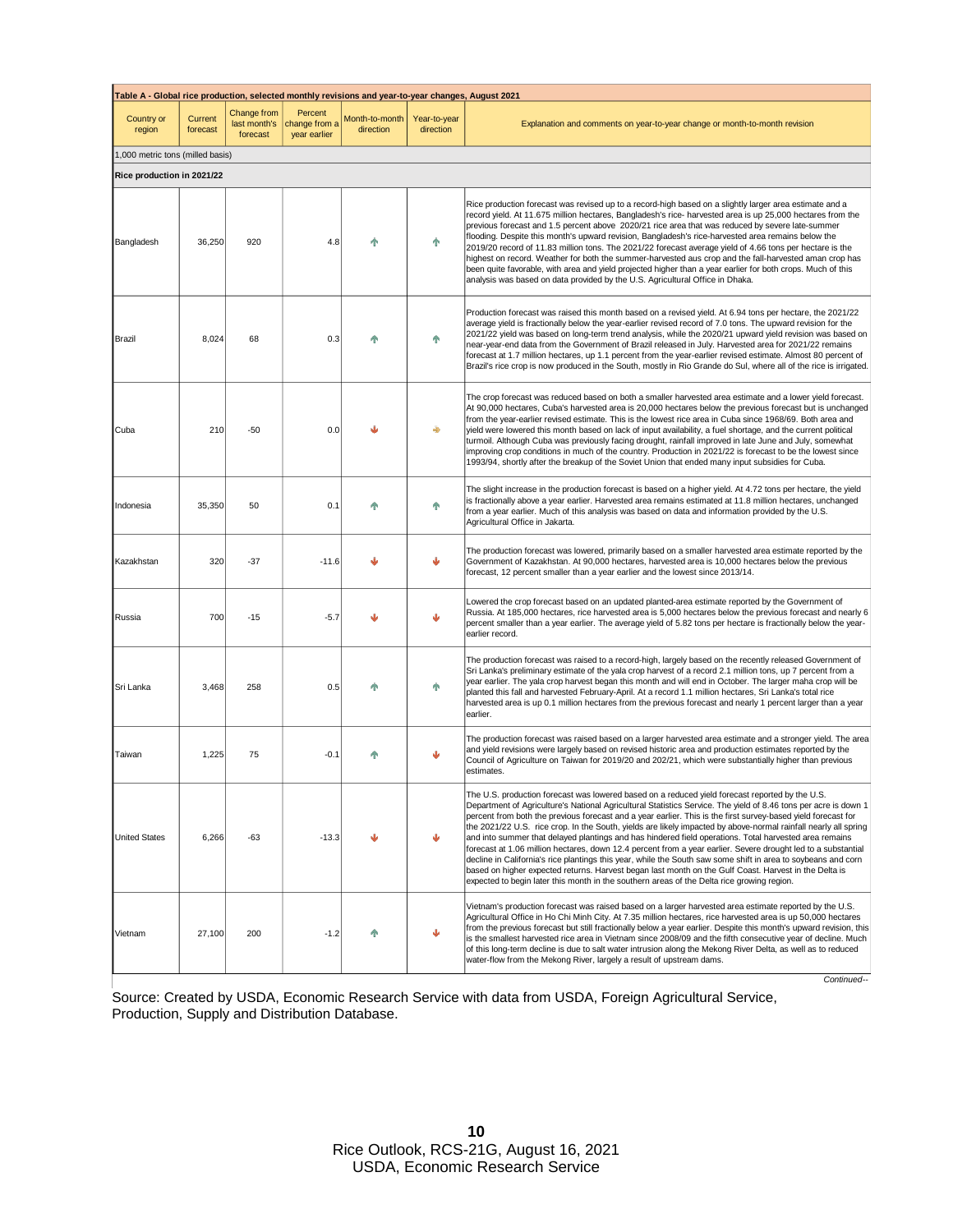| Table A - Global rice production, selected monthly revisions and year-to-year changes, August 2021--continued |                     |                                         |                                          |                             |                           |                                                                                                                                                                                                                                                                                                                                                                                                                                                                                                                                                                                                                                                                                    |  |  |  |
|---------------------------------------------------------------------------------------------------------------|---------------------|-----------------------------------------|------------------------------------------|-----------------------------|---------------------------|------------------------------------------------------------------------------------------------------------------------------------------------------------------------------------------------------------------------------------------------------------------------------------------------------------------------------------------------------------------------------------------------------------------------------------------------------------------------------------------------------------------------------------------------------------------------------------------------------------------------------------------------------------------------------------|--|--|--|
| Country or<br>region                                                                                          | Current<br>forecast | Change from<br>last month's<br>forecast | Percent<br>change from a<br>year earlier | Month-to-month<br>direction | Year-to-year<br>direction | Explanation and comments on year-to-year change or month-to-month revision                                                                                                                                                                                                                                                                                                                                                                                                                                                                                                                                                                                                         |  |  |  |
| 1,000 metric tons (milled basis)                                                                              |                     |                                         |                                          |                             |                           |                                                                                                                                                                                                                                                                                                                                                                                                                                                                                                                                                                                                                                                                                    |  |  |  |
| Rice production in 2020/21                                                                                    |                     |                                         |                                          |                             |                           |                                                                                                                                                                                                                                                                                                                                                                                                                                                                                                                                                                                                                                                                                    |  |  |  |
| <b>Brazil</b>                                                                                                 | 8,001               | 95                                      | 5.2                                      |                             | 个                         | Raised the production estimate based on a higher yield reported by the Government of Brazil in July. At a<br>record 7.00 tons per hectares, the 2020/21 yield is up more than 1 percent from the previous forecast and 4<br>percent larger than a year earlier. The record yield is larger due to the adoption of management practices<br>recommended by the research and extension services such as early soil preparation, use of certified seeds,<br>sowing at the optimal time, early management of weeds, crop rotation (mainly with soybeans),<br>implementation of winter coverings in integrated agricultural production systems, and planting of high-yield<br>varieties. |  |  |  |
| Chile                                                                                                         | 98                  | $-13$                                   | $-10.1$                                  |                             | J                         | Lowered the crop estimate based on a smaller harvested area reported by the Ministry of Agriculture. The<br>2020/21 harvested area estimate was lowered 3,000 hectares to 23,000, nearly 12 percent below a year<br>earlier and smallest since 2016/17.                                                                                                                                                                                                                                                                                                                                                                                                                            |  |  |  |
| Cuba                                                                                                          | 210                 | $-30$                                   | $-15.0$                                  |                             | Ψ                         | Crop estimate was lowered primarily based on information and data from the United Nation's Food and<br>Agriculture Organization indicating a smaller crop. The reduced crop is largely the result of drought across<br>much of Cuba and input shortages, including fuel.                                                                                                                                                                                                                                                                                                                                                                                                           |  |  |  |
| Dominican<br>Republic                                                                                         | 623                 | $-7$                                    | 3.5                                      | ىل                          | 个                         | A slight reduction in the crop estimate was based on the recent release by the Ministry of Agriculture of<br>harvested area data for July 2020 through June 2021, which completes the 2020/21 market year.                                                                                                                                                                                                                                                                                                                                                                                                                                                                         |  |  |  |
| Indonesia                                                                                                     | 35,300              | 100                                     | 1.7                                      | ቊ                           | 个                         | Raised the production estimate slightly based on a higher yield attributed to favorable late-season weather.<br>Much of the data and analysis was provided by the U.S. Agricultural Office in Jakarta.                                                                                                                                                                                                                                                                                                                                                                                                                                                                             |  |  |  |
| Philippines                                                                                                   | 12,460              | 60                                      | 4.5                                      |                             | 个                         | The production estimate was raised to a record-high based on data from the Philippines Statistical Agency<br>reporting April-June 2021 rough-rice production at a record 4.24 million tons, up nearly 3 percent from a<br>year earlier, a result of a record yield. Much of the Philippines received a favorable distribution of rainfall<br>during April-June 2020/21, the final quarter in the 2020/21 market year. The 2020/21 average yield for the<br>Philippines was the highest on record.                                                                                                                                                                                  |  |  |  |
| Taiwan                                                                                                        | 1.226               | 326                                     | $-2.2$                                   | Λ                           | Ψ                         | Raised the crop estimate based on data reported by Taiwan's Council of Agriculture showing substantially<br>higher area and production than previously reported.                                                                                                                                                                                                                                                                                                                                                                                                                                                                                                                   |  |  |  |
| Vietnam                                                                                                       | 27.438              | 338                                     | 1.2                                      |                             | 个                         | The production estimate was increased based on larger total harvested area--with the winter-spring crop<br>accounting for all of the upward revision in harvested area--and a higher yield. Yields were revised up this<br>month for all three crops--winter-spring, summer-autumn, and winter (or 10th month)--with the average yield<br>for Vietnam at 5.9 tons per hectare, the highest on record. On an annual basis, the winter-spring crop<br>accounted for all of the area decline. Despite this month's upward revision, Vietnam's rice production<br>remains well below the 2014/15 record of 28.2 million tons, a result of declining area.                              |  |  |  |

Source: Created by USDA, Economic Research Service with data from USDA, Foreign Agricultural Service, Production, Supply and Distribution Database.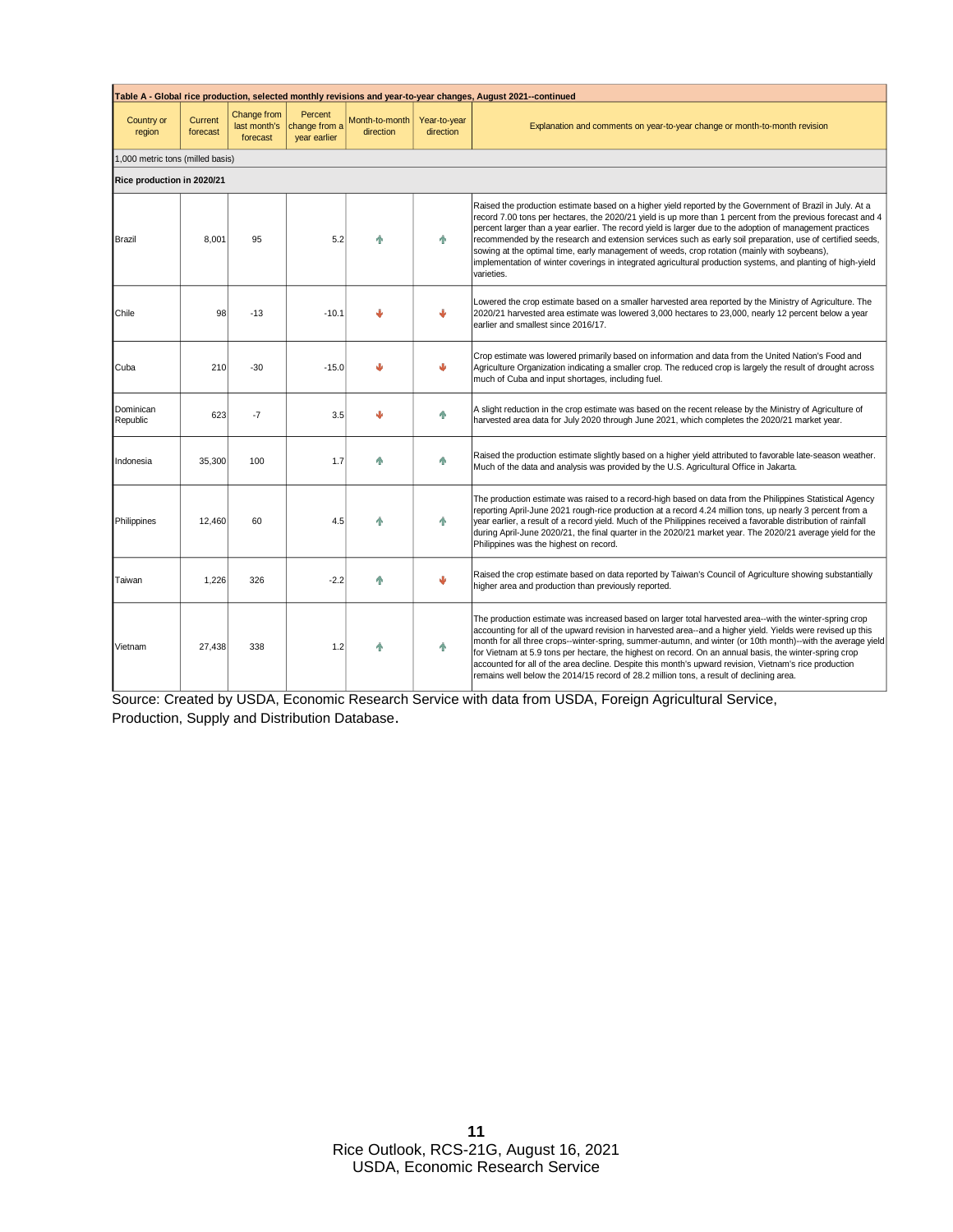| Table B - Selected rice importers at a glance (1,000 metric tons), August 2021.             |                     |                                            |                                          |                                 |                           |                                                                                                                                                                                                                                                                                                                                                                                                                                                                                                                                                                                                                                                                                          |  |  |  |
|---------------------------------------------------------------------------------------------|---------------------|--------------------------------------------|------------------------------------------|---------------------------------|---------------------------|------------------------------------------------------------------------------------------------------------------------------------------------------------------------------------------------------------------------------------------------------------------------------------------------------------------------------------------------------------------------------------------------------------------------------------------------------------------------------------------------------------------------------------------------------------------------------------------------------------------------------------------------------------------------------------------|--|--|--|
| Country or<br>region                                                                        | Current<br>forecast | Change<br>from last<br>month's<br>forecast | Percent<br>change from a<br>year earlier | Month-to-<br>month<br>direction | Year-to-year<br>direction | Explanation of year-to-year change in forecast or month-to-month change in<br>forecast                                                                                                                                                                                                                                                                                                                                                                                                                                                                                                                                                                                                   |  |  |  |
| Rice importers, 2022                                                                        |                     |                                            |                                          |                                 |                           |                                                                                                                                                                                                                                                                                                                                                                                                                                                                                                                                                                                                                                                                                          |  |  |  |
| Brazil                                                                                      | 650                 | $-50$                                      | $-11.0$                                  | Ψ                               | Ψ                         | Import forecast was lowered based on larger production and rising stocks.                                                                                                                                                                                                                                                                                                                                                                                                                                                                                                                                                                                                                |  |  |  |
| Chile                                                                                       | 160                 | 10                                         | $-8.6$                                   | ቶ                               | Ψ                         | Import forecast was raised based on stronger imports in 2021 and a weaker<br>2020/21 rice crop harvested this spring.                                                                                                                                                                                                                                                                                                                                                                                                                                                                                                                                                                    |  |  |  |
| China                                                                                       | 3,600               | 600                                        | $-7.7$                                   | 不                               | Ψ                         | Import forecast raised based on a much faster-than-expected pace of purchases to<br>date, especially from Burma.                                                                                                                                                                                                                                                                                                                                                                                                                                                                                                                                                                         |  |  |  |
| European Union                                                                              | 2,000               | $-100$                                     | 8.1                                      | ₩                               | 个                         | Lowered the import forecast based on only moderate expected growth in 2022.                                                                                                                                                                                                                                                                                                                                                                                                                                                                                                                                                                                                              |  |  |  |
| Iraq                                                                                        | 1,200               | 50                                         | 4.3                                      | 个                               | Ϋ                         | Import forecast was raised based on stronger consumption.                                                                                                                                                                                                                                                                                                                                                                                                                                                                                                                                                                                                                                |  |  |  |
| Russia                                                                                      | 210                 | 10                                         | 5.0                                      | 个                               | Ϋ                         | Import forecast was raised based on a smaller crop forecast.                                                                                                                                                                                                                                                                                                                                                                                                                                                                                                                                                                                                                             |  |  |  |
| Taiwan                                                                                      | 100                 | $-10$                                      | $-13.0$                                  | Ψ                               | Ψ                         | Import forecast was lowered based on a larger crop.                                                                                                                                                                                                                                                                                                                                                                                                                                                                                                                                                                                                                                      |  |  |  |
| <b>United States</b>                                                                        | 1,225               | $-25$                                      | 6.5                                      | ↓                               | 个                         | Reduced import forecast slightly based on a slowdown in imports of aromatic rice<br>from Asia, the dominant type of rice imported by the United States.                                                                                                                                                                                                                                                                                                                                                                                                                                                                                                                                  |  |  |  |
| Table B - Selected rice importers at a glance (1,000 metric tons), August 2021-- Continued. |                     |                                            |                                          |                                 |                           |                                                                                                                                                                                                                                                                                                                                                                                                                                                                                                                                                                                                                                                                                          |  |  |  |
| Country or<br>region                                                                        | Current<br>forecast | Change<br>from last<br>month's<br>forecast | Percent<br>change from a<br>year earlier | Month-to-<br>month<br>direction | Year-to-year<br>direction | Explanation of year-to-year change in forecast or month-to-month change in<br>forecast                                                                                                                                                                                                                                                                                                                                                                                                                                                                                                                                                                                                   |  |  |  |
| Rice importers, 2021                                                                        |                     |                                            |                                          |                                 |                           |                                                                                                                                                                                                                                                                                                                                                                                                                                                                                                                                                                                                                                                                                          |  |  |  |
| Bangladesh                                                                                  | 1,800               | 100                                        | 8900.0                                   | Λ                               | Ϋ                         | Import forecast was raised based on continued Government tender for 50,000 tons<br>each and the recent further reduction in the rice import tariff to 15 percent from 25<br>percent. The tariff was reduced to 25 percent in late 2020 from 62.5 percent.                                                                                                                                                                                                                                                                                                                                                                                                                                |  |  |  |
| Cambodia                                                                                    | 20                  | 10                                         | 100.0                                    | 个                               | ♠                         | Raised import forecast based on a stronger pace of shipments to date from<br>Vietnam.                                                                                                                                                                                                                                                                                                                                                                                                                                                                                                                                                                                                    |  |  |  |
| Chile                                                                                       | 175                 | 10                                         | $-11.6$                                  | ቶ                               | Ψ                         | Increased import forecast based on the current pace of deliveries and a smaller<br>crop.                                                                                                                                                                                                                                                                                                                                                                                                                                                                                                                                                                                                 |  |  |  |
| China                                                                                       | 3,900               | 100                                        | 21.9                                     | 不                               | ቶ                         | Import forecast was increased based on a stronger-than-expected pace of<br>purchases to date, with Pakistan, Vietnam, Burma, and India the largest suppliers.                                                                                                                                                                                                                                                                                                                                                                                                                                                                                                                            |  |  |  |
| Cuba                                                                                        | 450                 | $-50$                                      | $-10.2$                                  | Ψ                               | Ψ                         | Despite a smaller crop, the import forecast was lowered based on the shipment<br>pace to date.                                                                                                                                                                                                                                                                                                                                                                                                                                                                                                                                                                                           |  |  |  |
| European Union                                                                              | 1,850               | $-100$                                     | $-7.2$                                   |                                 | Ψ                         | Reduced the import forecast based on weaker imports from Burma earlier in the<br>year, caused by disruptions following the February 1 military coup in Burma                                                                                                                                                                                                                                                                                                                                                                                                                                                                                                                             |  |  |  |
| Indonesia                                                                                   | 600                 | $-100$                                     | 9.1                                      |                                 | 个                         | Import forecast was lowered based on a larger crop.                                                                                                                                                                                                                                                                                                                                                                                                                                                                                                                                                                                                                                      |  |  |  |
| Iran                                                                                        | 1,150               | $-50$                                      | 2.2                                      | J                               | ቶ                         | Import forecast was reduced based on smaller monthly imports from India and<br>Pakistan.                                                                                                                                                                                                                                                                                                                                                                                                                                                                                                                                                                                                 |  |  |  |
| Iraq                                                                                        | 1,150               | 150                                        | 18.6                                     | Φ                               | Ϋ                         | Raised the import forecast based on recent large monthly deliveries, the late-July<br>purchase of 120,000 tons from the United States, and the early-August purchase<br>of 40,000 tons from Thailand.                                                                                                                                                                                                                                                                                                                                                                                                                                                                                    |  |  |  |
| Peru                                                                                        | 280                 | $-20$                                      | $-9.7$                                   | ↓                               | ↓                         | Reduced the import forecast based on weaker demand for rice from Uruguay,<br>Peru's number-one supplier.                                                                                                                                                                                                                                                                                                                                                                                                                                                                                                                                                                                 |  |  |  |
| <b>United States</b>                                                                        | 1,150               | $-25$                                      | $-5.0$                                   | J                               | ψ                         | Import forecast lowered based on a weaker-than-expected pace of shipments<br>through June, with June imports of 63,000 tons the smallest since February 2020.                                                                                                                                                                                                                                                                                                                                                                                                                                                                                                                            |  |  |  |
| Uzbekistan                                                                                  | 40                  | 20                                         | 100.0                                    | 个                               | 不                         | Import pace-to-date is stronger than expected.                                                                                                                                                                                                                                                                                                                                                                                                                                                                                                                                                                                                                                           |  |  |  |
| Vietnam                                                                                     | 1,200               | 500                                        | 200.0                                    |                                 | Ϋ                         | Raised the 2021 import forecast to a record 1.2 million tons due to record imports<br>from India of 670,000 tons through June. Vietnam typically purchases less than<br>5,000 tons of rice annually from India but bought nearly 50,000 tons in 2020,<br>taking both broken kernel rice and regular milled rice. High internal prices and<br>lower prices for imported rice from India spurred the large purchases. However,<br>Vietnam's prices have now dropped to about India's level, making large purchases<br>from India unlikely in 2022. Cambodia is expected to continue supplying unmilled<br>rice to Vietnam, typically shipping around 300,000 tons (milled basis) annually. |  |  |  |

Source: Created by USDA, Economic Research Service with data from USDA, Foreign Agricultural Service, Production, Supply and Distribution Database.

> **12** Rice Outlook, RCS-21G, August 16, 2021 USDA, Economic Research Service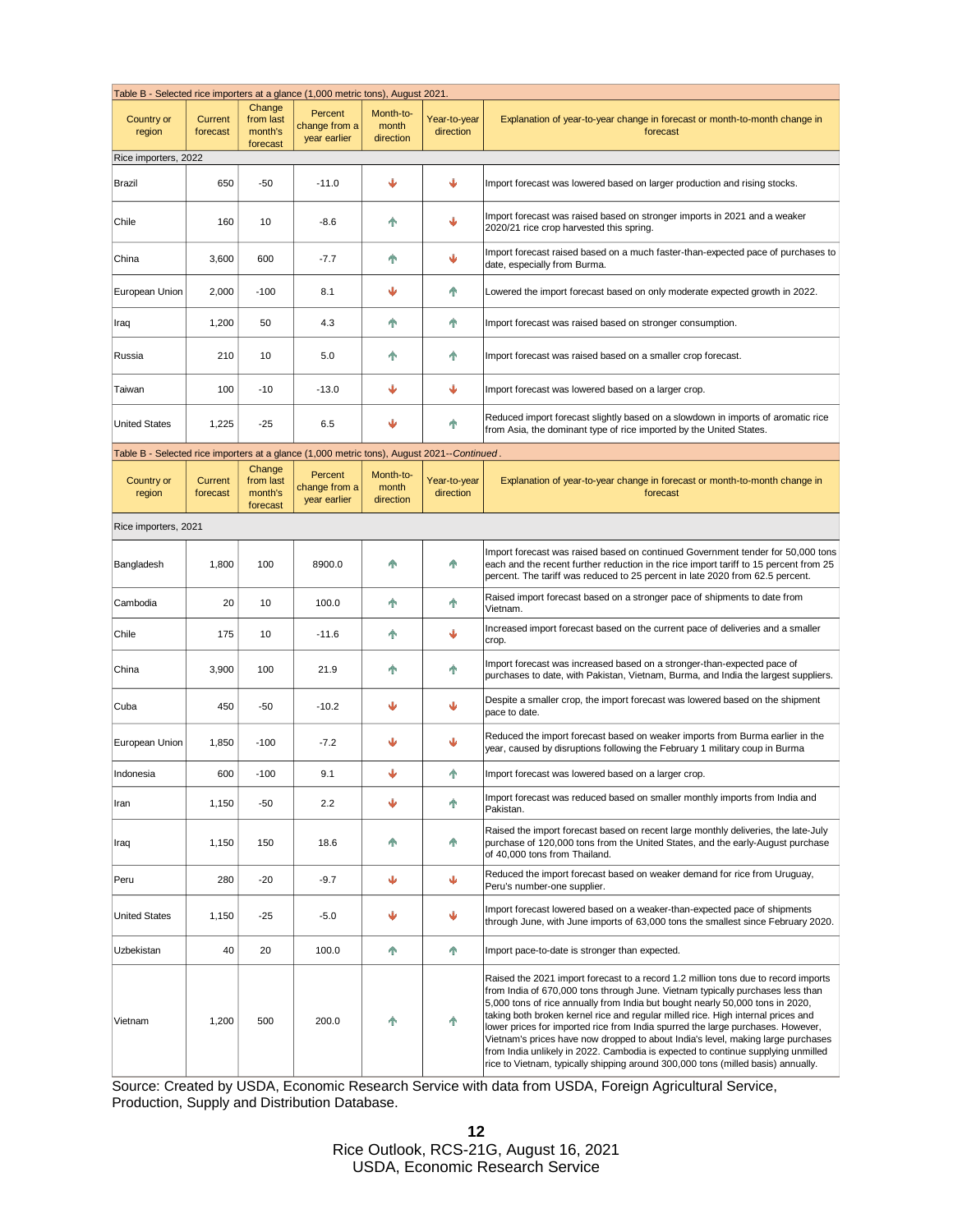| Table C - Selected rice exporters at a glance (1,000 metric tons), August 2021.             |                     |                                            |                                          |                                 |                           |                                                                                                                                                                                                          |  |  |
|---------------------------------------------------------------------------------------------|---------------------|--------------------------------------------|------------------------------------------|---------------------------------|---------------------------|----------------------------------------------------------------------------------------------------------------------------------------------------------------------------------------------------------|--|--|
| Country or<br>region                                                                        | Current<br>forecast | Change<br>from last<br>month's<br>forecast | Percent<br>change from a<br>year earlier | Month-to-<br>month<br>direction | Year-to-year<br>direction | Explanation of year-to-year change in forecast or month-to-month change in<br>forecast                                                                                                                   |  |  |
| Rice exporters, 2022                                                                        |                     |                                            |                                          |                                 |                           |                                                                                                                                                                                                          |  |  |
| Burma                                                                                       | 2,000               | $-100$                                     | 8.1                                      | ഄ                               | Ϋ                         | Export forecast was lowered based on reduced expectations regarding exports to<br>the EU, which were hindered in 2021 by disruptions in Burma stemming from the<br>February 1 military coup.             |  |  |
| China                                                                                       | 2,400               | 100                                        | 4.3                                      | ቶ                               | 个                         | Raised the export forecast based on expectation that the recent strong pace of<br>shipments will continue in 2022, with shipments to West Africa especially strong<br>so far in 2021.                    |  |  |
| Ecuador                                                                                     | 10                  | $-10$                                      | 100.0                                    | Ψ                               | ቶ                         | Export forecast was lowered based on expectations of virtually no demand from<br>Colombia.                                                                                                               |  |  |
| India                                                                                       | 16,000              | 500                                        | $-13.5$                                  | ቶ                               | ↓                         | Increased the export forecast based on expectations of continued strong sales to<br>China in 2022.                                                                                                       |  |  |
| Kazakhstan                                                                                  | 80                  | $-10$                                      | $-11.1$                                  | ↓                               | ⊌                         | Reduced the export forecast based on a smaller crop.                                                                                                                                                     |  |  |
| Peru                                                                                        | 65                  | $-15$                                      | 30.0                                     | ↓                               | ቶ                         | Export forecast was lowered based on the expectation of continuing near-absence<br>of sales to Colombia.                                                                                                 |  |  |
| Taiwan                                                                                      | 150                 | 60                                         | $-25.0$                                  | ቶ                               | J                         | Export forecast was increased based on a larger crop and the expectation that the<br>stronger-than-expected pace of shipments reported in the first 5 months of 2021<br>will continue in 2022.           |  |  |
| <b>United States</b>                                                                        | 2,875               | 25                                         | $-2.5$                                   | ቶ                               |                           | The 2022 export forecast was raised based on the large late-July sales of 120,000<br>tons to Iraq.                                                                                                       |  |  |
| Vietnam                                                                                     | 6,400               | 100                                        | 1.6                                      | ቶ                               | Ϋ                         | Export forecast was raised based on a larger crop.                                                                                                                                                       |  |  |
| Table C - Selected rice exporters at a glance (1,000 metric tons), August 2021-- Continued. |                     |                                            |                                          |                                 |                           |                                                                                                                                                                                                          |  |  |
| Country or<br>region                                                                        | Current<br>forecast | Change<br>from last<br>month's<br>forecast | Percent<br>change from a<br>year earlier | Month-to-<br>month<br>direction | Year-to-year<br>direction | Explanation of year-to-year change in forecast or month-to-month change in<br>forecast                                                                                                                   |  |  |
| Rice exporters, 2021                                                                        |                     |                                            |                                          |                                 |                           |                                                                                                                                                                                                          |  |  |
| Australia                                                                                   | 100                 | -30                                        | 138.1                                    |                                 | 个                         | Export forecast was reduced based on a slower-than-expected monthly pace of<br>shipments to date, with Taiwan continuing to supply many of Australia's traditional<br>markets.                           |  |  |
| Brazil                                                                                      | 800                 | $-75$                                      | $-35.5$                                  | ↓                               | J                         | Reduced the export forecast based on a substantial loss of market share in<br>Venezuela, a strong destination for U.S. rice since late 2020.                                                             |  |  |
| Burma                                                                                       | 1,850               | $-50$                                      | $-19.6$                                  | ↓                               | ↓                         | Export forecast was lowered based on weaker sales to the EU due to disruptions<br>caused by the February 1 military coup in Burma.                                                                       |  |  |
| Ecuador                                                                                     | 5                   | $-15$                                      | $-88.6$                                  | ↓                               | ↓                         | Reduced the export forecast based on virtually no purchases to date from top-<br>buyer Colombia.                                                                                                         |  |  |
| India                                                                                       | 18,500              | 500                                        | 27.1                                     | ቶ                               | Ϋ                         | Export forecast was raised to a record high based largely on stronger-than-<br>expected sales to Vietnam, with shipments to date to Vietnam at a record 670,000<br>LUI IS.                               |  |  |
| Malaysia                                                                                    | 40                  | 10                                         | 33.3                                     | ቶ                               | 个                         | Raised the export forecast based on a stronger-than-expected pace of shipments<br>to date. These are the largest exports from Malaysia since 2016. Indonesia is the<br>main buyer of rice from Malaysia. |  |  |
| Paraguay                                                                                    | 600                 | 20                                         | $-25.3$                                  | ቶ                               | ⊌                         | Raised the export forecast, based on a stronger-than-expected pace of shipments<br>to date. Brazil and Chile are the top export markets for Paraguay.                                                    |  |  |
| Peru                                                                                        | 50                  | $-30$                                      | $-33.3$                                  | ↓                               | ₩                         | Export forecast lowered based on the near-absence of purchases by Colombia.                                                                                                                              |  |  |
| Taiwan                                                                                      | 200                 | 110                                        | $-10.7$                                  | ቶ                               | ↓                         | Raised the export forecast based on a larger crop and a stronger-than-expected<br>shipment pace through May. China and Papua New Guinea are the largest export<br>markets for Taiwan.                    |  |  |
| <b>United States</b>                                                                        | 2,950               | 25                                         | 3.2                                      | ቶ                               | 个                         | Export forecast raised based on the late-July sale of 120,000 tons of rice to Iraq.<br>This was the first significant U.S. sale to Iraq in nearly 2 years.                                               |  |  |
| Uruguay                                                                                     | 700                 | -80                                        | $-27.6$                                  | ↓                               |                           | Reduced the export forecast based primarily on slower-than-expected sales to Peru<br>and Brazil through June.                                                                                            |  |  |

Source: Created by USDA, Economic Research Service with data from USDA, Foreign Agricultural Service, Production, Supply and Distribution Database.

> **13** Rice Outlook, RCS-21G, August 16, 2021 USDA, Economic Research Service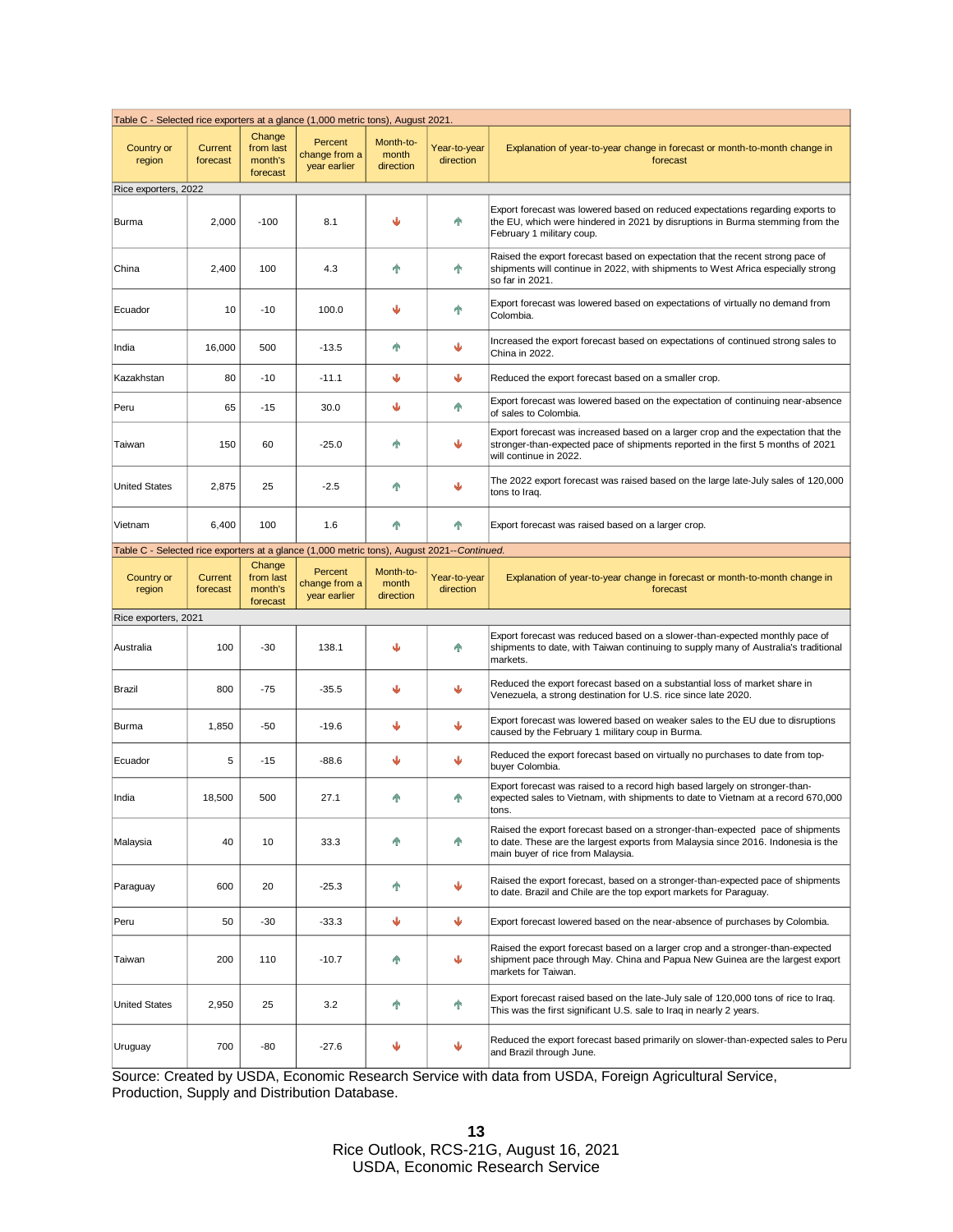### Export Forecasts for 2022 raised for India and Taiwan; India's 2021 Exports Forecast at a Record 18.5 Million Tons

Global rice trade in calendar year 2022 is projected at 47.7 million tons (milled basis), up 0.65 million tons from the previous forecast but 1.4 percent below the year-earlier revised nearrecord. Much of the expected year-to-year global trade decline is the result of much weaker imports of Indian rice by Bangladesh. On an annual basis, in 2022, exports are projected to increase from Australia, Brazil, Burma, Cambodia, EU, Pakistan, Paraguay, Thailand, and Uruguay, with Thailand's exports projected to increase the most, up 0.7 million tons to 6.5 million. In contrast, exports in 2022 are projected to decline for India and the United States, with India's exports expected to drop 2.5 million tons to 16.0 million tons for the trade year (TY), second only to the year-earlier revised record of 18.5 million tons, the largest amount of rice exported by any country.

For imports, Angola, Colombia, Costa Rica, Cote d'Ivoire, Egypt, Ethiopia, EU, Iran, Iraq, Kenya, North Korea, Madagascar, Mozambique, Nepal, Nigeria, Qatar, Senegal, and the United States account for most of the expected increase in 2022. These expected import increases are partially offset by projected import declines for Australia, Bangladesh, Brazil, China, South Korea, Saudi Arabia, South Africa, and Vietnam. Bangladesh's imports are projected to drop 1.3 million tons to 0.5 million, China's to decline 0.3 million tons to 3.6 million, and Vietnam's to decrease 0.7 million tons from the current record high to 0.5 million tons.

Over the past month, price quotes in Asia have nearly converged as quotes from Thailand, Pakistan, and Vietnam have declined to roughly match prices from India, previously the most competitive source in Asia. For Thailand, trading prices for most grades of regularly milled white rice (excluding aromatic rice) are down 10-11 percent from a month earlier, mostly due to a lack of new inquirers for sales because of the extremely high freight costs and a lack of containers, as well as the continued decline in the value of the Thai currency. Thailand's 100-percent Grade B long-grain milled rice for export was quoted at \$392 per ton for the week ending August 9, down \$42 from the week ending July 5 and the lowest since March 2019. Prices for Thailand's 5-percent brokens parboiled rice—a specialty rice—were quoted at \$382 per ton for the week ending August 9, down \$47 from the week ending July 5. Prices for Thailand's jasmine rice—a premium aromatic—were quoted at \$605 per ton for the week ending August 9, down \$32 from the week ending July 5 and the lowest since April 2017.

Price quotes for Vietnam's rice for the autumn crop currently being harvested declined over the past month, mostly due to supply disruptions stemming from COVID-19 closures and restrictions, lack of new inquires due to the container shortage and extremely high freight costs, and increasing supplies entering the market from the autumn crop. For the week ending August 10, prices for Vietnam's 5-percent broken-kernel long-grain milled rice were quoted at \$380 per ton, down \$30 from the week ending July 13 and the lowest since February 2020. Pakistan's price quotes for 5 percent broken rice dropped \$35 per ton from the week ending July 13 to \$365 for the week ending August 10. India's 5-percent broken non-parboiled white rice was quoted at \$380 per ton (bulk) for the week ending August 10, down \$5 from the week ending July 13.

Uruguay's generic 5-percent broken-kernel long-grain milled rice was quoted at \$580 per ton for the week ending August 10, unchanged since late June and about \$20 per ton below the current U.S. price for a similar grade of rice. Prices for Brazil's generic 5-percent broken-kernel rice were quoted at \$530 per ton for the week ending August 10, down \$37 from the week ending June 29.

> **14** Rice Outlook, RCS-21G, August 16, 2021 USDA, Economic Research Service